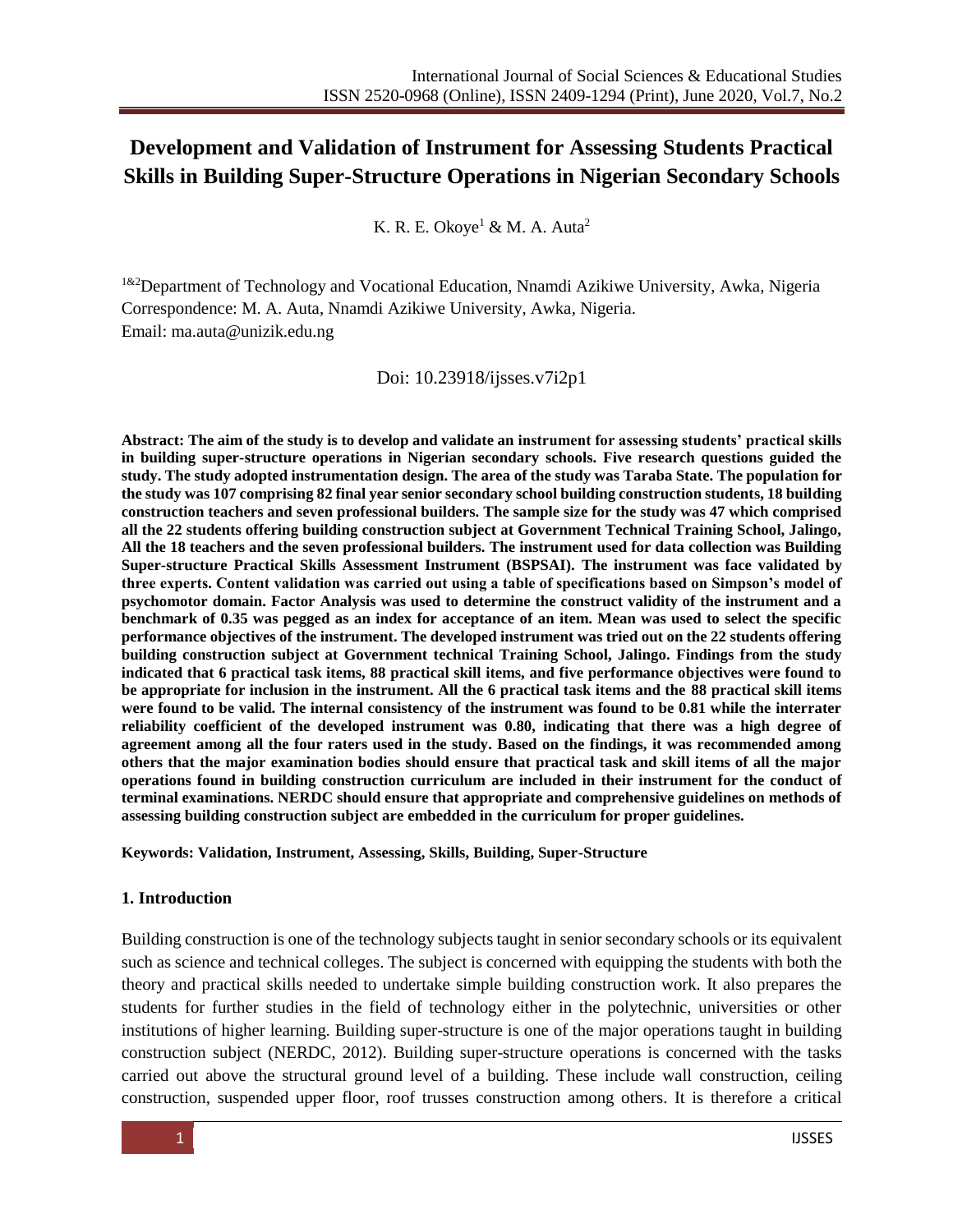component that made up the building structures. Students are therefore expected to acquire adequate skills in executing this operation. In order to determine the level of skills acquired by the students in the course of their studies, there is a need for the students to be assessed using an assessment instrument.

Assessment instrument is a scheme used to determine the level at which the learner exhibits a behavior or the quality of that behavior particularly while is being observed by an assessor or a team of assessors. Instruments to be used for assessment of practical skills in building construction subject in Nigerian secondary schools and indeed all other subjects according to Uzoagulu (2011) must possess the following two key attributes for it to be useful in the assessment processes- validity and reliability. Validity of an instrument refers to the degree to which an instrument measures what it is supposed to measure. Reliability on the other hand refers to the degree to which an assessment tool produces stable and consistent results (Ombugus, 2014). When a test is carried out at different sessions or under the assessment of different raters, the degree in which the results obtained relate with another is referred to as reliability.

Despite the laudable objectives of teaching building super structure operations component of senior secondary school building construction, several studies (Olaitan, 2014; Ombugus, 2014 & Umanah, 2016) indicated that the current way of assessment of practical skills in technical and vocational subject related areas, including building super-structure component of building construction subject in Nigerian secondary schools is marred by the inability of most of the teachers to develop good assessment instrument. This is evident in the fact that the researcher observed that most of the students graduate with good grades, but they can't perform the tasks and exhibit competencies expected of them in the field of work. This is an indication that the students were merely handed an undeserved grade. There is therefore a convincing reason to develop and validate instrument for assessing practical skills in building superstructure in Nigerian secondary schools.

# **2. Research Questions**

The findings of the study provided answers to the following research questions:

- 1. What are the practical task contents appropriate for inclusion in the instrument?
- 2. What are the practical skills appropriate for inclusion in the instrument?
- 3. What are the specific performance objectives of the practical task contents of building superstructure operations?
- 4. What is the validity of the developed instrument?
- 5. What is the reliability of the developed instrument?

#### **3. Method**

The study adopted instrumentation design. This type of design is aimed at developing and authenticating the capability of an instrument for the purpose of measurement of a given behaviour. The area of the study is Taraba State. The state is located in the north-eastern part of Nigeria and consists of 16 local government and two development areas. The population for this study is 107, which consist of 82 building construction students in the final year of senior secondary school, 18 teachers teaching building construction subject in the 8 senior secondary schools offering building construction subject in Taraba State, and the seven professional builders employed by the Taraba state ministry of works.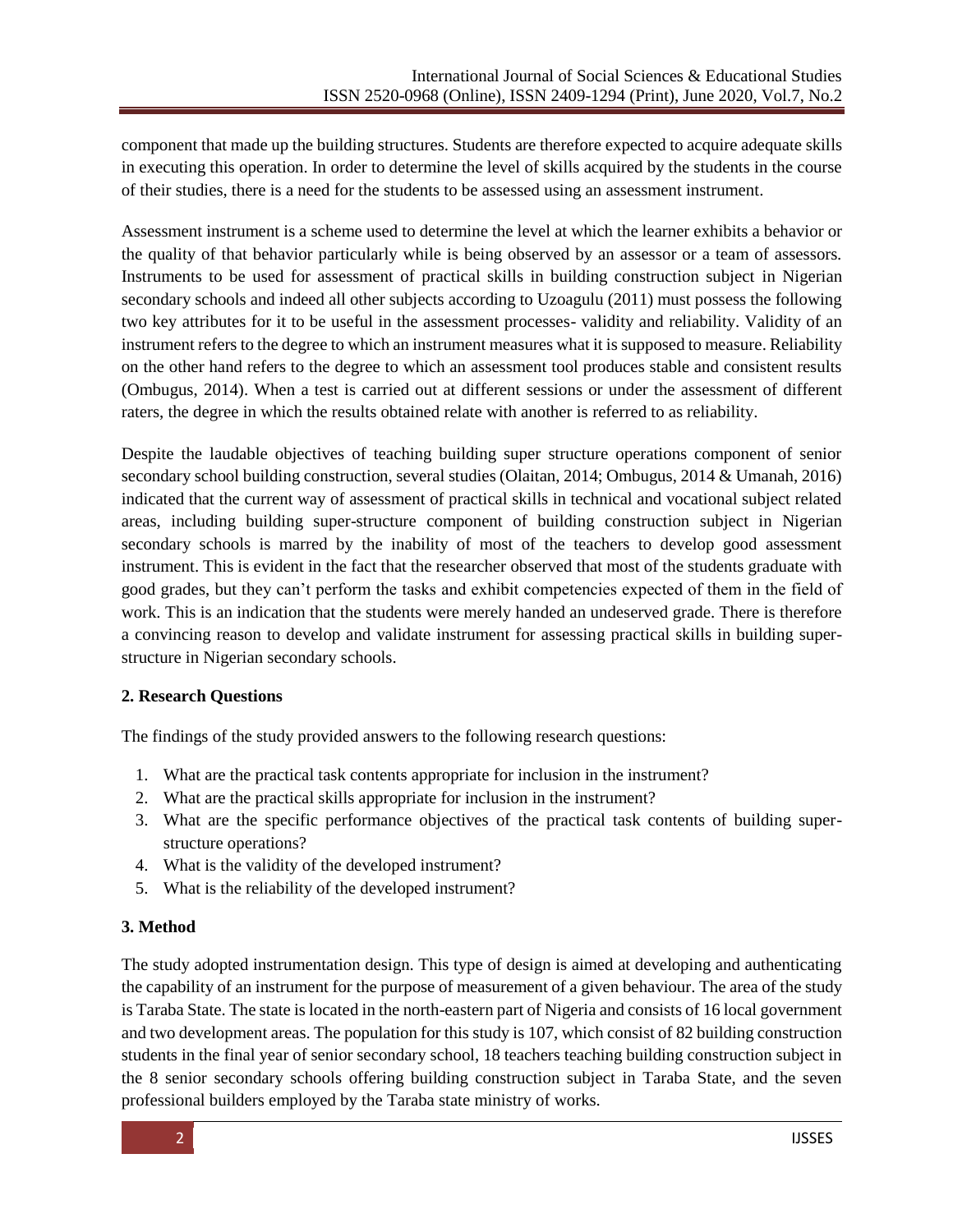The sample size for this study is 47. There was no sampling in the selection of teachers and professional builders, therefore, all the 18 teachers and the seven professional builders formed part of the sample size. However, for the students, only the 22 final year senior secondary school student offering building construction subject in Government Technical Training School, Jalingo were purposively selected for the try out on the developed instrument. In order to determine the adequacy of the sample size and the suitability of the data for Factor Analysis, a Kaiser-Mayer-Olkin (KMO) Test was administered; and a value of 0.72 was obtained which according to Keiser as reported by IBM Knowledge Center (2019) is adequate for the exercise.

The instrument used for data collection was building super-structure practical skills assessment instrument (BSPSAI). The instrument was developed by the researcher based on the NERDC curriculum for building construction subject. The instrument is divided into two parts. Part one sought for the status of the respondent, while the part two which has three sections contained items that elicit for data to answer the research questions. A five point scale of Very High (VH), High (H), Moderately High (MH), Low (L) and Very Low (VL) were written against each statement to enable the teachers and the professional builders identify the level of appropriateness of each item for inclusion in the instrument. The following stages which usually characterized instrumentation design for assessment of psychomotor outcomes was adopted:

- 1. Isolation of objectives of assessment from the curriculum
- 2. Identification of psychomotor skills areas in the building construction curriculum
- 3. Development of table of specifications
- 4. Generation of practical tasks, skills, and corresponding performance objective items
- 5. Content validation of the draft assessment instrument
- 6. Development of rating scale for the practical skills assessment instrument
- 7. Field testing of instrument to determine validity and reliability
- 8. Final selection of practical skill items
- 9. Final Assembly of the selected items
- 10. Development of guidelines on how to use the instrument.

A table of specifications was developed based on the curriculum content and in line with the six out of the seven levels of Simpson's model of psychomotor domain. This is to ensure that the practical skill items are effectively distributed across the six levels of the domain. The draft practical skills assessment instrument was submitted for validation to three experts: one of the experts who specialized in building construction is a teacher at Government Science and Technical College, Potiskum; one expert is a professional builder in the employment of Taraba State University, Jalingo, while the remaining one is an expert in measurement and evaluation at Nnamdi Azikiwe University, Awka. The instrument was administered on the building construction teachers and the professional builders by the researcher and his assistants in their respective establishments. At the try-out stage, the instrument was administered on 22 SS 3 building construction students in Government Technical Training School, Jalingo, Taraba State under examination condition.

To answer research questions 1 and 2, the identified practical tasks and practical skill items the data obtained was subjected to factor analysis using 0.35 factor loading as a benchmark for acceptance (Abonyi,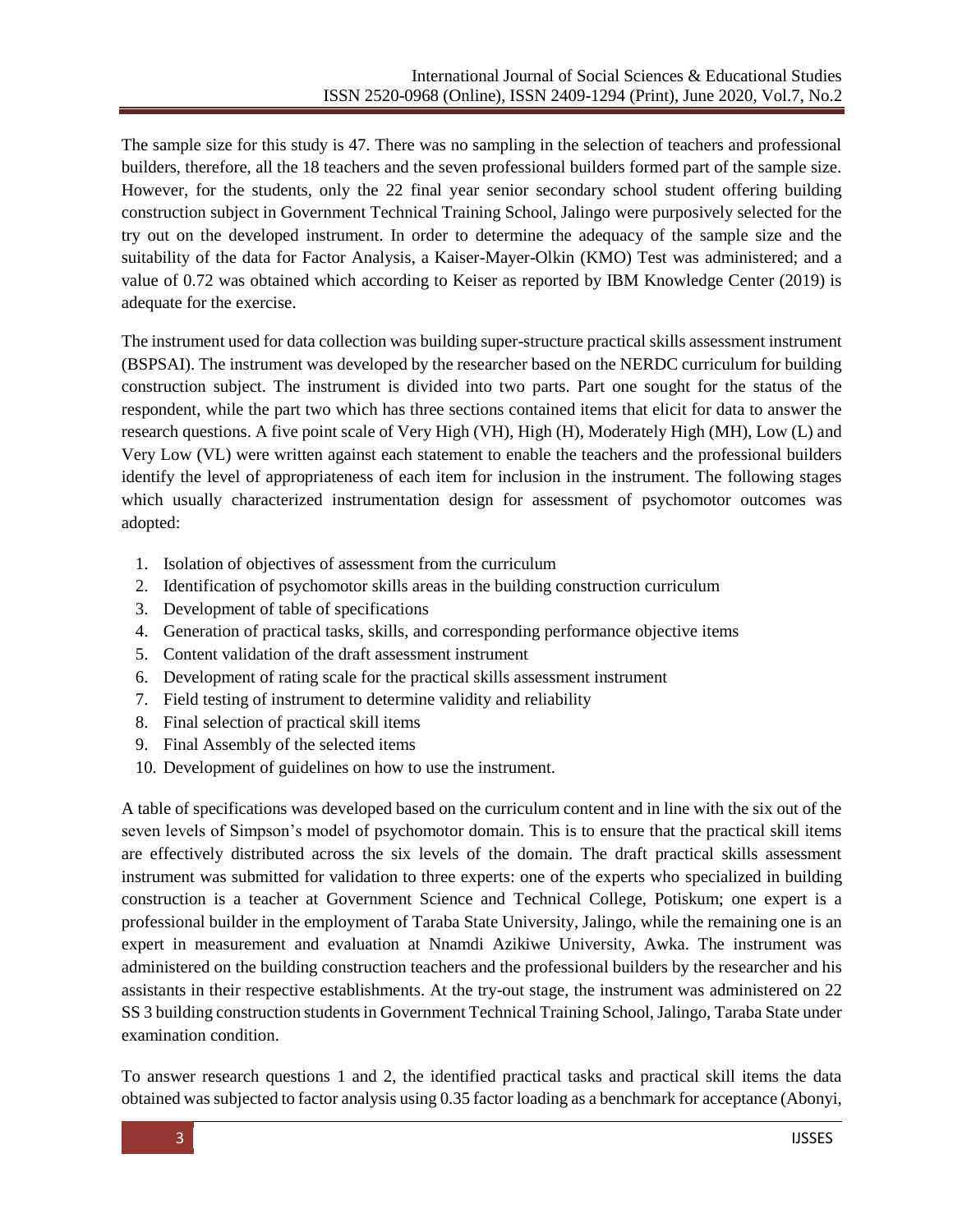2003). Mean was used to analyze data to answer research question 3 which seeks to determine the specific performance objectives of the practical task contents of building construction subject, any item with a mean rating  $\geq$ 3.50 which is the lower limit of "High" on a five-point Likert type scale was considered as appropriate for inclusion. In answering research question 4, table of specifications was used to ensure the content validity of the instrument in line with Simpson's taxonomy of the psychomotor domain. This is in addition to the valuable comments of experts in building construction, and measurement and evaluation. Data for research question 5 was analyzed using Cronbach alpha and Spearman Rank Order Correlation.

## **3. Results**

#### Research Question 1

What are the practical task contents appropriate for inclusion in the building super-structure practical skills assessment instrument?

Table 1: Practical task contents appropriate for inclusion in the building super-structure practical skills assessment instrument

| <b>Operations/Practical Tasks</b>        | Factor  | Remarks     |
|------------------------------------------|---------|-------------|
|                                          |         |             |
|                                          | Loading |             |
| <b>Building Sub-Structure Operations</b> |         |             |
| <b>Blocks</b> making                     | 0.70    | Appropriate |
| <b>Wall Construction</b>                 | 0.51    | Appropriate |
| Suspended Upper floor Construction       | 0.81    | Appropriate |
| <b>Roof Trusses Construction</b>         | 0.61    | Appropriate |
| Roof Covering                            | 0.63    | Appropriate |
| <b>Ceiling Construction</b>              | 0.93    | Appropriate |
|                                          |         |             |

In Table 1, data revealed that the six practical tasks presented had their factor loading  $> 0.35$ . Based on this, it can be concluded that the six practical tasks were found to be appropriate for inclusion in the building super-structure practical skills assessment instrument.

#### Research Question 2

What are the practical skills appropriate for inclusion in the building super-structure practical skills assessment instrument?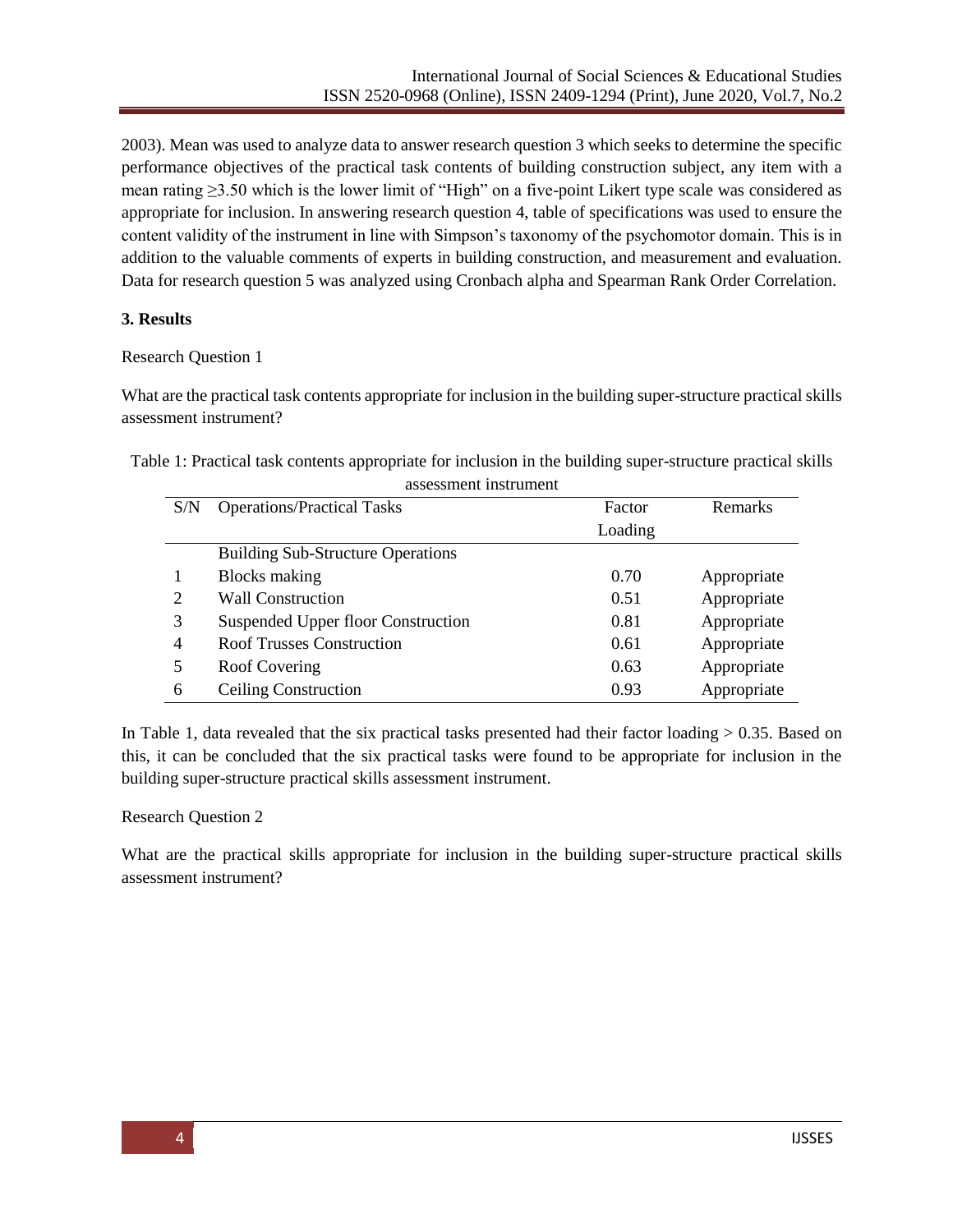| S/N            | <b>Practical Skills</b>                               | <b>Factor Loading</b> | Remarks       |
|----------------|-------------------------------------------------------|-----------------------|---------------|
|                |                                                       |                       |               |
|                | A student should be able to:                          |                       |               |
|                | Task 1: Blocks Making                                 |                       |               |
| 1              | Select suitable materials                             | 0.98                  | Appropriate   |
| $\overline{2}$ | Batch the materials to correct specification          | 0.73                  | Appropriate   |
| 3              | Mix the material                                      | 0.65                  | Appropriate   |
| $\overline{4}$ | Apply the right quantity of water                     | 0.92                  | Appropriate   |
| 5              | Lubricate the mould                                   | 0.85                  | Appropriate   |
| 6              | Fill the mortar into the mould                        | 0.62                  | Appropriate   |
| 7              | Tamp the mortar to close voids                        | 0.83                  | Appropriate   |
| 8              | Demould the finished product                          | 0.65                  | Appropriate   |
| 9              | Cure the blocks                                       | 0.84                  | Appropriate   |
| 10             | Stack the blocks                                      | 0.87                  | Appropriate   |
|                | <b>Task 2: Wall Construction</b>                      |                       |               |
| 11             | Select suitable materials                             | 0.34                  | Inappropriate |
| 12             | Check the sand to ensure that it is hard, durable and | 0.89                  | Appropriate   |
|                | clean                                                 |                       |               |
| 13             | Check the cement for the presence of any visible lump | 0.78                  | Appropriate   |
|                |                                                       |                       |               |
| 14             | Batch the materials to correct specification          | 0.63                  | Appropriate   |
| 15             | Mix the material                                      | 0.95                  | Appropriate   |
| 16             | Use water of right quantity and quality               | 0.78                  | Appropriate   |
| 17             | Form the blocks in its rightful position              | 0.90                  | Appropriate   |
| 18             | Get the angles as per the design                      | 0.95                  | Appropriate   |
| 19             | Select the right type of bonding method               | 0.67                  | Appropriate   |
| 20             | Spread the mortar evenly "course by course"           | 0.67                  | Appropriate   |
| 21             | Get the horizontal level                              | 0.84                  | Appropriate   |
| 22             | Get the vertical uprightness                          | 0.86                  | Appropriate   |
| 23             | Transfer the vertical level to other partitions       | 0.90                  | Appropriate   |
| 24             | Consolidate the joints mortar                         | 0.84                  | Appropriate   |
|                | Task 3: Suspended Upper Floor Construction            |                       |               |
| 25             | Determine the positions of column and beams from      | 0.95                  | Appropriate   |
|                | the blueprint                                         |                       |               |
| 26             | Determine the size and shape of beams                 | 0.56                  | Appropriate   |
| 27             | Determine the size of reinforcement                   | 0.92                  | Appropriate   |
| 28             | Measure and mark out the formwork                     | 0.63                  | Appropriate   |
| 29             | Saw the formwork as per the measurement               | 0.85                  | Appropriate   |
| 30             | Install the formwork appropriately                    | 0.56                  | Appropriate   |
| 31             | Measure and mark out the stirrup as per the design    | 0.97                  | Appropriate   |
| 32             | Cut the stirrup to size                               | 0.78                  | Appropriate   |

| Table 2: Practical skills appropriate for inclusion in the building super-structure practical skills |
|------------------------------------------------------------------------------------------------------|
| assessment instrument                                                                                |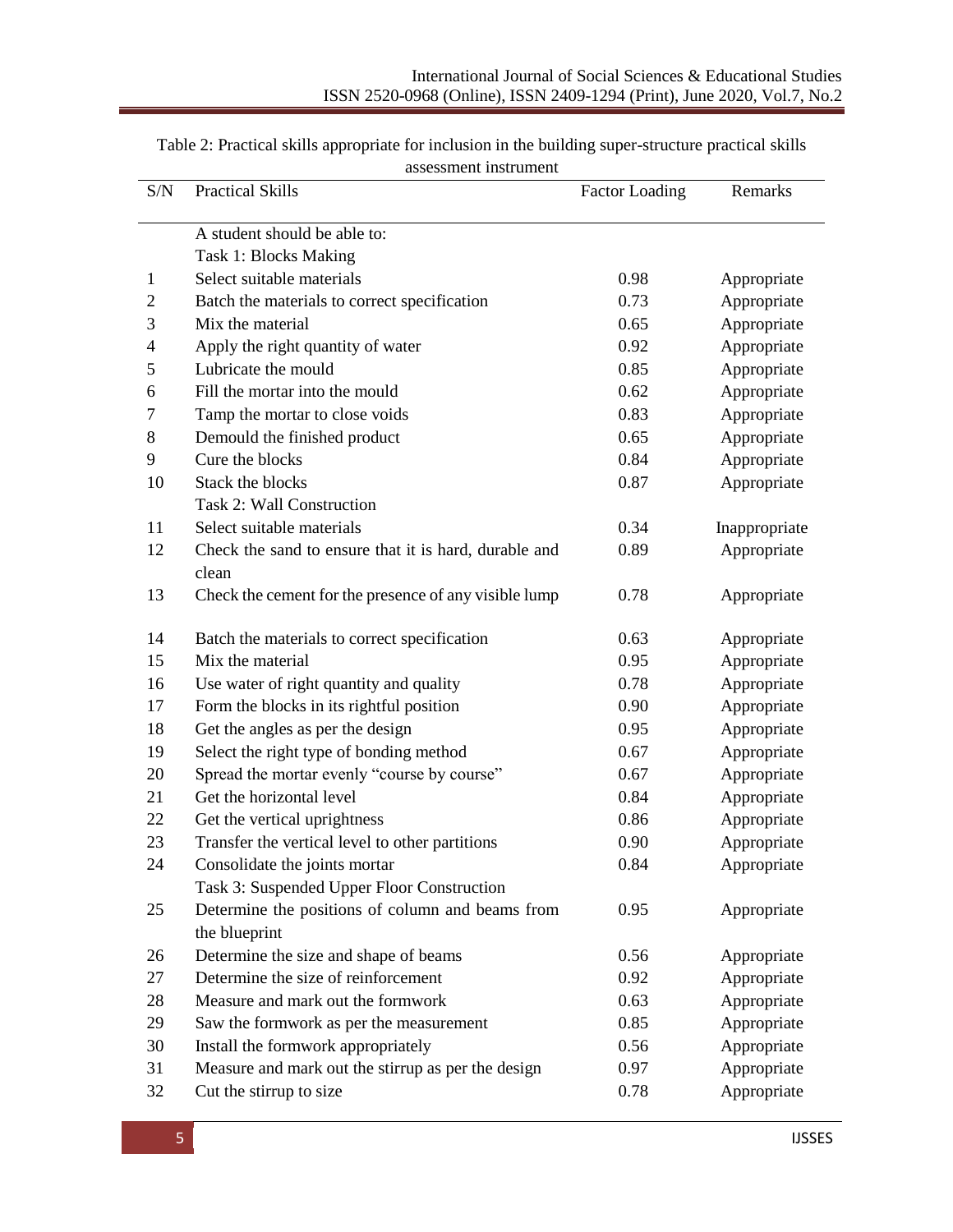| 33 | Bending the stirrup to shape                         | 0.76 | Appropriate |
|----|------------------------------------------------------|------|-------------|
| 34 | Measure and mark out the main bars as per the design | 0.76 | Appropriate |
|    |                                                      |      |             |
| 35 | Cut the main bars to size                            | 0.44 | Appropriate |
| 36 | Bend the main bars to shape                          | 0.54 | Appropriate |
| 37 | Measure and mark out the runners as per the design   | 0.52 | Appropriate |
| 38 | Cut the runners to size                              | 0.67 | Appropriate |
| 39 | Bend the runners to shape                            | 0.87 | Appropriate |
| 40 | Link the stirrup, main bars<br>and the<br>runners    | 0.78 | Appropriate |
|    | appropriately                                        |      |             |
| 41 | Produce the spacers                                  | 0.84 | Appropriate |
| 42 | Measure the cover                                    | 0.62 | Appropriate |
| 43 | Determine the thickness of the slab                  | 0.57 | Appropriate |
| 44 | Select concrete materials                            | 0.84 | Appropriate |
| 45 | Batch the material as per the design                 | 0.63 | Appropriate |
| 46 | Mix the materials                                    | 0.85 | Appropriate |
| 47 | Use the right water/cement ratio                     | 0.52 | Appropriate |
| 48 | Transport the concrete to its place of placement     | 0.97 | Appropriate |
| 49 | Place the concrete at a reasonable height            | 0.65 | Appropriate |
| 50 | Compact the concrete to close voids                  | 0.63 | Appropriate |
| 51 | Finish the concrete surface                          | 0.95 | Appropriate |
| 52 | Cure the concrete                                    | 0.95 | Appropriate |
|    | <b>Task 4: Roof Trusses Construction</b>             |      |             |
| 53 | Select the right material                            | 0.67 | Appropriate |
| 54 | Prepare material estimates                           | 0.89 | Appropriate |
| 55 | Measure and mark out the position of members         | 0.45 | Appropriate |
| 56 | Cut material to size                                 | 0.56 | Appropriate |
| 57 | Determine the roof layout                            | 0.87 | Appropriate |
| 58 | Place the wall plate in position                     | 0.73 | Appropriate |
| 59 | Place the tie beam in position                       | 0.87 | Appropriate |
| 60 | Determine the height of the kingpost                 | 0.93 | Appropriate |
| 61 | Position and fasten the kingpost                     | 0.74 | Appropriate |
| 62 | Fasten the rafters                                   | 0.72 | Appropriate |
| 63 | Link the rafters and the tie beam with struts        | 0.62 | Appropriate |
| 64 | Determine the spacing of the purlin                  | 0.83 | Appropriate |
| 65 | Fasten the purlin                                    | 0.88 | Appropriate |
| 66 | Determine the position of facia board on the eaves   | 0.90 | Appropriate |
| 67 | Cut the eaves "tail"                                 | 0.73 | Appropriate |
| 68 | Fasten the facia board to the eave's "tail"          | 0.82 | Appropriate |
|    | Task 5: Roof Covering                                |      |             |
| 69 | Select the right material                            | 0.68 | Appropriate |
| 70 | Determine the gauge of the roofing sheet             | 0.67 | Appropriate |
| 71 | Fix washers and gaskets on the roofing nails         | 0.89 | Appropriate |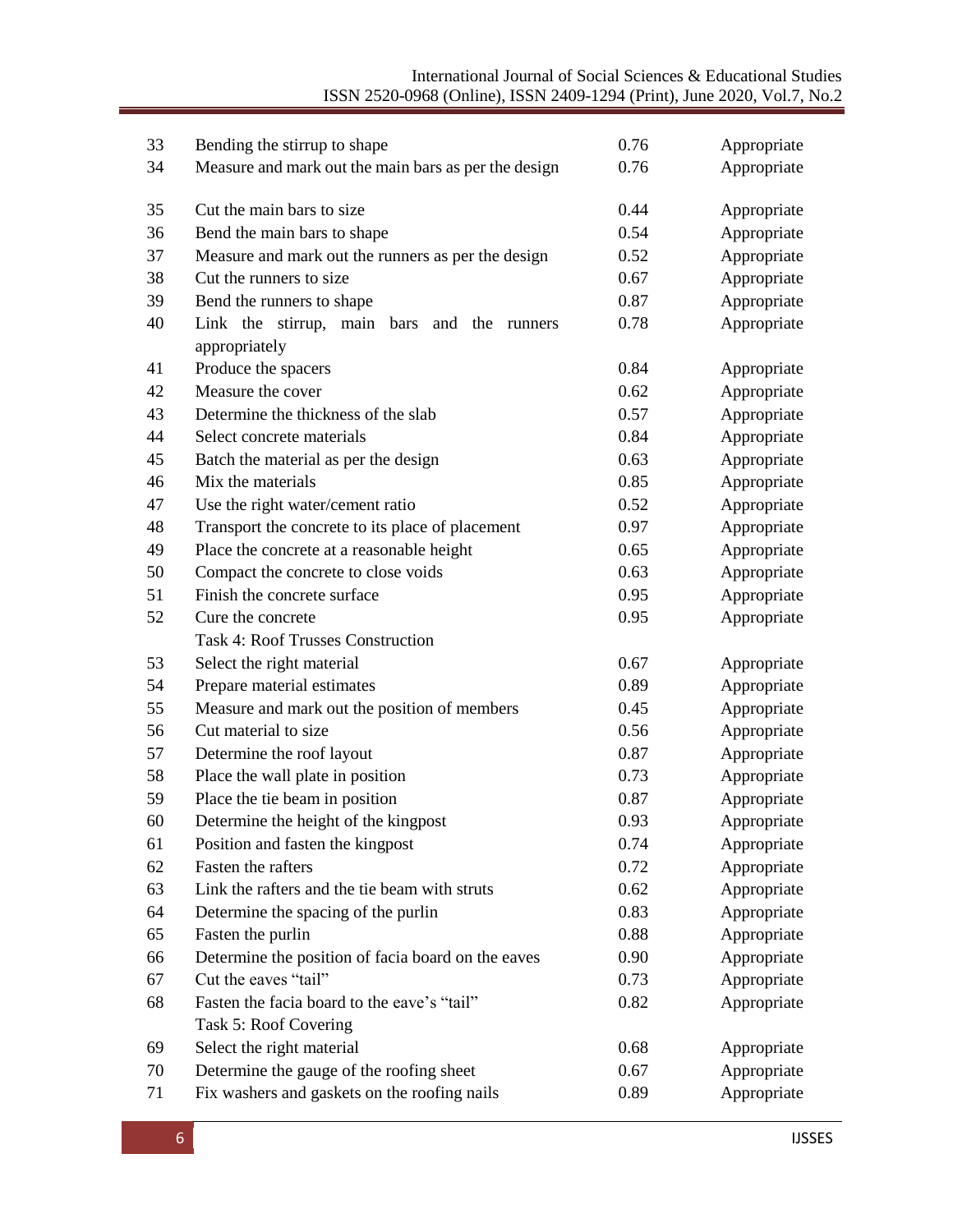| 72 | Fasten the roofing sheet on the purlin as per<br>specification | 0.73 | Appropriate |
|----|----------------------------------------------------------------|------|-------------|
| 73 | Overlap one corrugation for water tightness                    | 0.97 | Appropriate |
| 74 | Trim the eaves of the roofing sheet where necessary            | 0.78 | Appropriate |
| 75 | Fix the ridge cap                                              | 0.89 | Appropriate |
| 76 | Fix the eave flash                                             | 0.93 | Appropriate |
| 77 | Inspect the installation to seal all identified "holes"        | 0.78 | Appropriate |
|    | Task 6: Ceiling Construction                                   |      |             |
| 78 | Determine the height of the headroom                           | 0.67 | Appropriate |
| 70 | Mark out the height vertically on the wall surface             | 0.74 | Appropriate |
| 80 | Take level across the length and the breath of the wall        | 0.86 | Appropriate |
|    | enclosure                                                      |      |             |
| 81 | Cut the $2^{\circ}x2^{\circ}$ noggin materials to size         | 0.89 | Appropriate |
| 82 | Fix the noggin on the wall surface as marked out               | 0.73 | Appropriate |
| 83 | Establish the spacing between the noggins                      | 0.96 | Appropriate |
| 84 | "Brace" the noggin and link it with the tie beam               | 0.99 | Appropriate |
| 85 | Fix the noggin as marked out                                   | 0.52 | Appropriate |
| 86 | Fix the ceiling board as per the noggin arrangement            | 0.68 | Appropriate |
| 87 | Measure the length of the noggin                               | 0.59 | Appropriate |
| 88 | Cut the batten to size                                         | 0.86 | Appropriate |
| 89 | Fasten the batten as per the noggin arrangement                | 0.73 | Appropriate |

Data presented in Table 2 indicated that 88 out of the 89 practical skill items presented had their factor loading > 0.35. Only item 11 factor loaded < 0.35. Based on this, it can be concluded that 88 practical skill items were found to be appropriate for inclusion in the building super-structure practical skill assessment instrument.

#### Research Question 3

What are the specific performance objectives of the practical task contents of building super-structure?

Table 3: Specific performance objectives of the practical task contents of building super-structure

| S/N                                  | Performance Objectives                                 |      | <b>Remarks</b> |
|--------------------------------------|--------------------------------------------------------|------|----------------|
|                                      | Identify appropriate tools for the task accomplishment | 4.42 | Appropriate    |
| 2                                    | Use working tools appropriately                        | 4.37 | Appropriate    |
| 3                                    | Read and interpreted blueprints                        | 3.22 | Inappropriate  |
| Conserve materials and supplies<br>4 |                                                        | 3.48 | Inappropriate  |
| 5                                    | Consider safety measures                               |      | Appropriate    |
| 6                                    | <b>Execute task Independently</b>                      | 4.24 | Appropriate    |
|                                      | Ensure quality of the completed task                   | 3.83 | Appropriate    |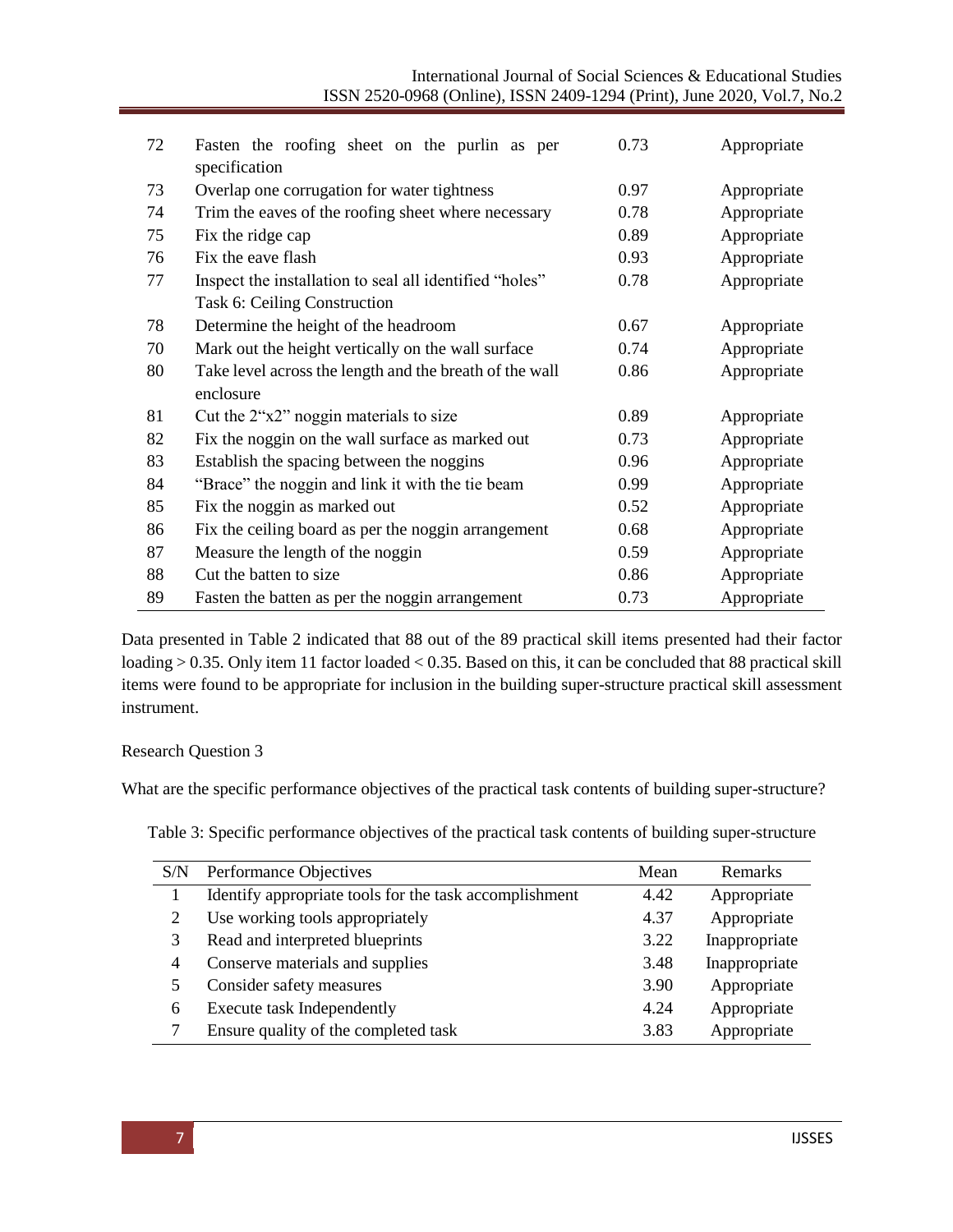In Table 3, the respondents rated the specific performance objectives of the practical task contents of building super-structure. The mean rating ranges from 3.22 to 4.42. Items 3 and 4 had mean rating of 3.22 and 3.48 respectively which is  $\lt$  3.50. The other five items had their mean ratings  $>$  3.50. Based on this, it can be concluded that five specific performance objectives were considered by the respondents as appropriate for inclusion in assessing students' practical task in building super-structure.

#### Research Question 4

What is the validity of the developed instrument for assessing practical skills in building super-structure in Nigerian Secondary Schools?

| Table 4: Validated practical tasks and skill items for assessing practical skills in building super-structure |
|---------------------------------------------------------------------------------------------------------------|
| in Nigerian secondary schools                                                                                 |

| S/N | Operations                         | No. of Skills Items | <b>Remarks</b> |
|-----|------------------------------------|---------------------|----------------|
|     | <b>Blocks</b> making               | 10                  | Valid          |
|     | <b>Wall Construction</b>           | 13                  | Valid          |
| 3   | Suspended Upper floor Construction | 28                  | Valid          |
| 4   | <b>Roof Trusses Construction</b>   | 16                  | Valid          |
|     | Roof Covering                      | 9                   | Valid          |
| 6   | <b>Ceiling Construction</b>        | 12                  | Valid          |
|     | Total                              | 88                  | Valid          |

The data in Table 4 revealed that 6 practical tasks and 88 out of the 89 practical skill items were found to be valid thereby appropriate for inclusion in the building super-structure practical skills assessment instrument. For the face validity, comments of three experts (Building Construction Teacher in a Secondary School, Registered Builder who practiced in the field, and an Expert in Measurement and evaluation who is a Lecturer in a Nigerian University) who examined the instrument for proper wording, consistency, and representativeness were utilized to improve the instrument. For the construct validity, Factor Analysis was used and a factor loading of 0.35 and above was considered as an index for acceptance.

# Research Question 5

What is the Reliability of the developed instrument for assessing practical skills in building super-structure in Nigerian Secondary Schools?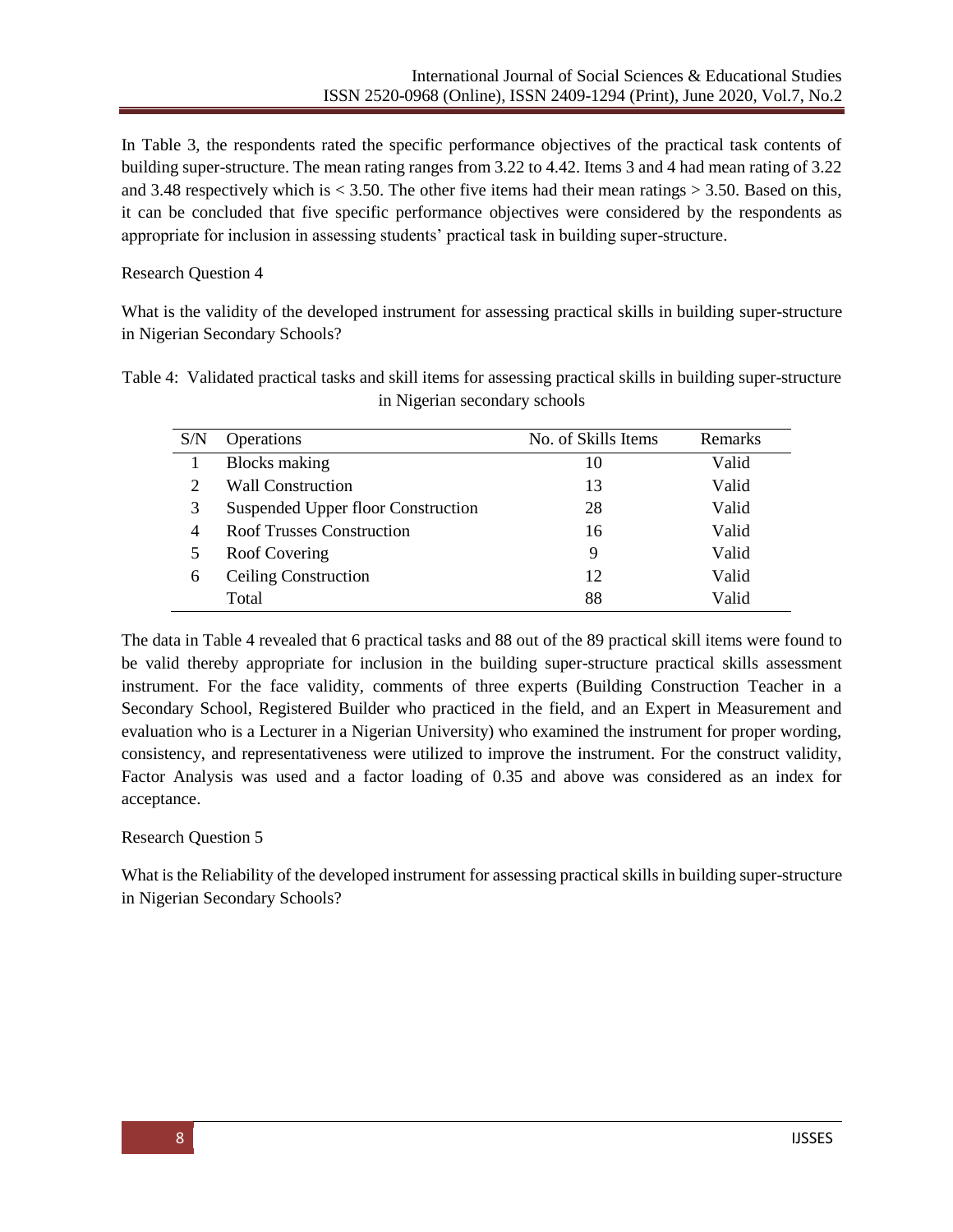| S/N | <b>Practical Tasks</b>             | No. of Skill | Internal    | <b>Remarks</b>         |
|-----|------------------------------------|--------------|-------------|------------------------|
|     |                                    | <b>Items</b> | Consistency |                        |
|     | Blocks making                      | 10           | 0.82        | <b>Highly Reliable</b> |
| 2   | <b>Wall Construction</b>           | 13           | 0.84        | <b>Highly Reliable</b> |
| 3   | Suspended Upper floor Construction | 28           | 0.80        | <b>Highly Reliable</b> |
| 4   | <b>Roof Trusses Construction</b>   | 16           | 0.79        | <b>Highly Reliable</b> |
| 5   | Roof Covering                      | 9            | 0.81        | <b>Highly Reliable</b> |
| 6   | <b>Ceiling Construction</b>        | 12           | 0.77        | <b>Highly Reliable</b> |
|     | <b>Reliability Coefficient</b>     | 88           | 0.81        | <b>Highly Reliable</b> |

Table 5: Internal consistency of practical tasks and skill items for assessing practical skills in building super-structure in Nigerian secondary schools

|  | Table 6: Summary of inter rater reliability of building construction practical skills assessment instrument |
|--|-------------------------------------------------------------------------------------------------------------|
|--|-------------------------------------------------------------------------------------------------------------|

| S/N            | Raters                  | <b>Reliability Coefficient</b> | <b>Remarks</b>         |
|----------------|-------------------------|--------------------------------|------------------------|
|                | Rater 1 & Rater 2       | 0.80                           | <b>Highly Reliable</b> |
| 2              | Rater 1 & Rater 3       | 0.82                           | <b>Highly Reliable</b> |
| 3              | Rater 1 & Rater 4       | 0.79                           | <b>Highly Reliable</b> |
| $\overline{4}$ | Rater 2 & Rater 3       | 0.74                           | <b>Highly Reliable</b> |
| 5              | Rater 2 & Rater 4       | 0.81                           | <b>Highly Reliable</b> |
| 6              | Rater 3 & Rater 4       | 0.85                           | <b>Highly Reliable</b> |
|                | Reliability coefficient | 0.80                           | <b>Highly Reliable</b> |

The data presented in Table 5 indicated that, the reliability coefficient with regards to the internal consistency of all the 88 practical skill items across the 6 task clusters ranges from 0.77 to 0.84 with the overall reliability coefficient of the instrument at 0.81. The summary of the inter-rater reliability is presented in Table 6, the reliability coefficient of the four raters ranges from 0.74 to 0.85 with the overall reliability coefficient for the four raters was found to be 0.80. Based on this, it can be concluded that, the instrument is highly reliable for assessing students' practical skills in building super-structure in Nigerian Secondary Schools.

# **4. Discussion of Findings**

The finding on research question 1 shows that, six practical tasks were found to be appropriate for inclusion in the building construction practical skills assessment instrument. This finding is in agreement with the works of Ibrahim (2012), and Okeme (2011) who opined that only items that satisfied all psychometric properties in addition to possessing high factor loading should be considered as appropriate for inclusion in practical skills assessment instrument.

Findings from research question 2 revealed that 88 practical skill items were found to be appropriate for inclusion in the building construction practical skills assessment instrument. This finding is in disagreement with the study of Effiong (2006) who carried out a study on development and validation of alternative to practical test for measuring skills in electronics device and circuit in technical colleges.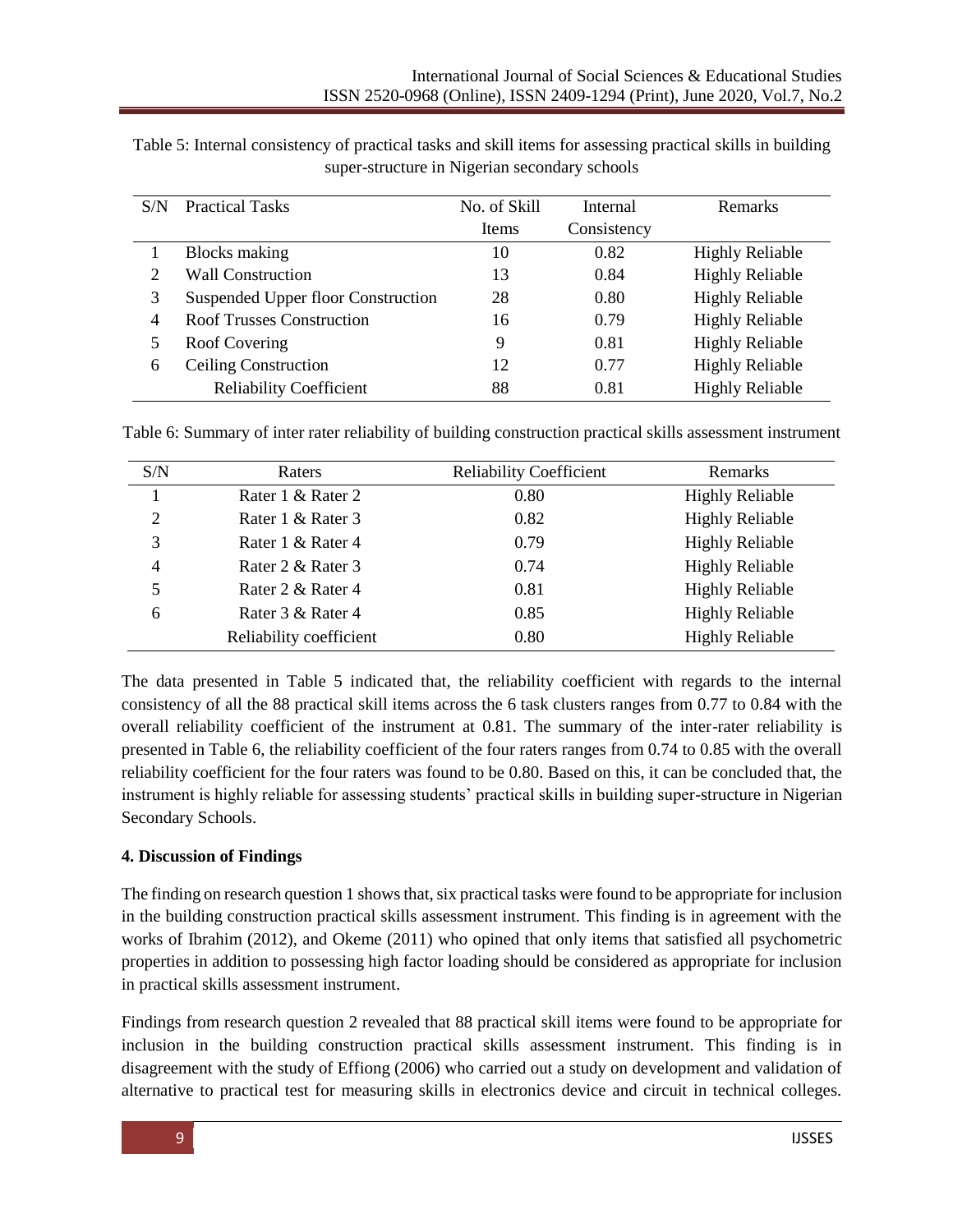According to the instrument developed by Effiong, students must not necessarily to go to the shop to conduct practical for the practical skills in their possession can be measured, instead, an instrument with alternative to shop practice items can be develop to measure same construct. However, the findings is in agreement with Yalams (2001) and Garba (1993) who emphasized that only items that satisfied all the relevant psychometric properties should be considered as appropriate for inclusion in a practical skill assessment instrument.

For research question 3, findings revealed that five specific performance objectives were found to be appropriate for inclusion in assessing students' practical task in building construction subject. This finding is supported by Enya (1995) who conducted a study on development and preliminary validation of an electricity achievement test for technical colleges. According to Enya, an instrument must be developed to measure the specific objectives of the instructional contents under consideration so that whatever the outcome of the assessment may be, it will not be far from what the examiner set to achieve. The finding is also consistent with Achusi (1997) in assessing practical skills, performance objectives must be clearly identified and be stated in a measurable term so that the assessor can be properly guided on areas to observe while the examinee execute the assigned task.

The findings for research question 4 shows that 4 practical tasks and 40 practical skills were found to be valid and appropriate for inclusion in the building construction practical skills assessment instrument. This finding is in line with Umanah (2016) who opined that validity of an instrument for assessing practical skills is a basic requirement for the instrument to fulfill its obligation. According to the author, the instrument must be subjected to face, contents, and construct validation, when that is done, the instrument will naturally appear to possess the ability to fulfill the predictive validity requirements.

Findings from research question 5 indicated that the developed instrument having attained an internal consistency of 0.81 and inter-rater reliability of 0.80 of the six practical tasks and 88 practical skill items was found to be reliable for assessing students' practical skills in Building construction in Nigeria secondary Schools. This finding is in disagreement with the study conducted by Olaitan (2014) on development and validation of test for assessing technical college students on motor vehicle mechanic works. While the internal consistency of the instrument developed by Olaitan ranges from 0.84 to 0.96, the internal consistency of this instrument ranges from 0.70 to 0.87. With respect to inter-rater reliability, the study conducted by Olaitan had its inter-rater reliability coefficient ranging from 0.55 to 0.84 which is an indication of the level of variation existing between the two findings.

# **5. Conclusion**

The study identified the practical tasks, practical skills contents, and the specific performance objectives appropriate for inclusion in the building super-structure practical skills assessment instrument. It is expected that when the instrument is effectively put into use in assessing secondary school students in building super structure operations component of building construction subject, it will bring to the fore the amount of skills the students acquired in the course of their studies. This will assist greatly in passing a valid judgment about the level of competence the students might have attained in handling practical task component of the subject which will form the basis for their certification.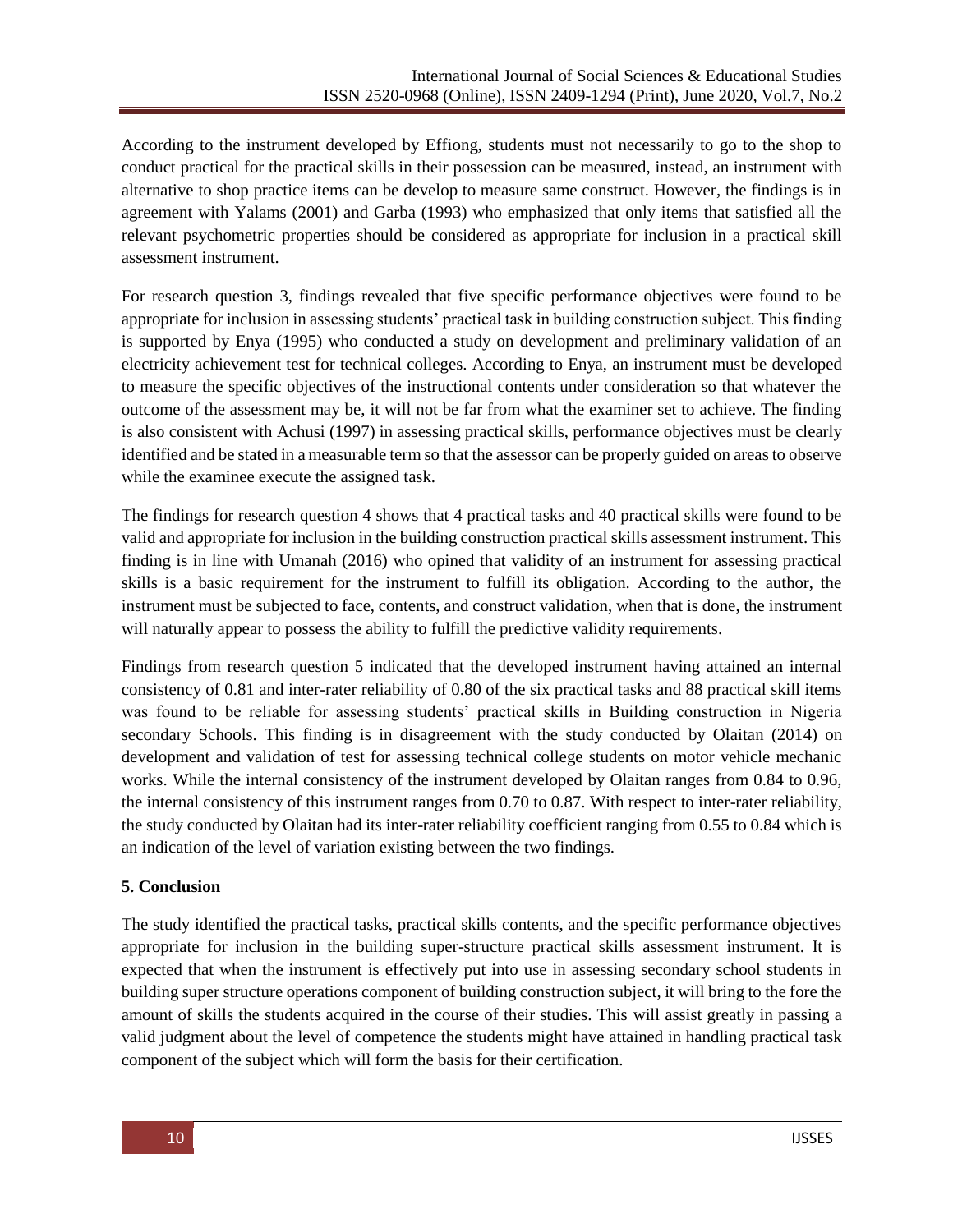#### **6. Recommendations**

Based on the findings of this study, it is recommended that:

- 1. The two major examination bodies (WAEC & NECO) should ensure that practical tasks and skill items of all the major operations found in building construction curriculum are included in in their instrument for the conduct of terminal examinations.
- 2. Building construction teachers in Nigerian secondary schools should ensure that only valid and reliable instruments are used in their formative and summative evaluation of students in building construction practical classes.
- 3. Government and private school owners offering building construction and being examined by WAEC and NECO should organized workshops to building construction teachers on methods of assessing practical skills in the subject.

#### **References**

- Abonyi O. S. (2003). *Instrumentation in behavioural research: A practical approach.* Enugu-Nigeria: Fulladu Publishing Company.
- Achusi, M. M. (1997). Development and validation of instrument for the assessment of practical work in block laying and concreting in government technical colleges. *Unpublished M. Ed Thesis,*  University of Nigeria, Nsukka.
- Dallal, G. E. (2012). *The little handbook of statistical practice.* Retrieved from <http://www.jerrydallal.com/LHSP/pval.html>
- Effiong, E. J. (2006). Development and validation of alternative to practical tests for measuring skills in electronic devices and circuits in technical colleges. *Unpublished Ph.D Thesis* University of Nigerian, Nsukka.
- Enya, D. E. (1995). Development and preliminary validation of electricity achievement test (ELAT) for Nigerian technical colleges. *Unpublished M.Ed Thesis* University of Nigeria, Nsukka.
- Federal Republic of Nigeria (2013). National policy on education. Abuja: NERDC Press.
- Garba. L. N. (1993). Development of an instrument for evaluating practical projects in woodwork. *Unpublished PhD Thesis,* University of Nigeria, Nsukka.
- IBM Knowledge Center (2019). *KMO and Berltlett's test.* Online access [http://www.ibm.com/support/knowledgecenter/SSLVMB\\_23.0.0/spss/tutorials/fac\\_telco\\_kmo](http://www.ibm.com/support/knowledgecenter/SSLVMB_23.0.0/spss/tutorials/fac_telco_kmo_01.html) [\\_01.html](http://www.ibm.com/support/knowledgecenter/SSLVMB_23.0.0/spss/tutorials/fac_telco_kmo_01.html)
- Ibrahim, D. (2012). Development and validation of an instrument for assessing students' manipulative skills in bricklaying and blocklaying practice at technical colleges in Niger state, Nigeria. *Journal of Science, Technology & Education,* 1(1), 35-43
- Nigerian Educational research and Development Council (NERDC) (2012). *Building construction for SS1-3.* Abuja: NERDC Press
- Okeme, I. (2011). Development and validation of psycho-productive skills multiple choice items for students in agricultural science in secondary schools*. Unpublished PhD Thesis,* Department of Vocational Teacher Education. University of Nigeria, Nsukka.
- Okwelle, P.C., & Okoye, K.R.E (2012). Development and validation of instrument for assessing practical skills in building electronics systems in Nigerian technical colleges. *Journal of Emerging Trends in Engineering and Applied Sciences. JETEAS 3*(5) 779-785.
- Olaitan, O. O. (2014). Development and validation of tests for assessing students' skills in motor vehicle mechanic works for technical colleges. *Unpublished PhD Thesis,* University of Nigeria, Nsukka.